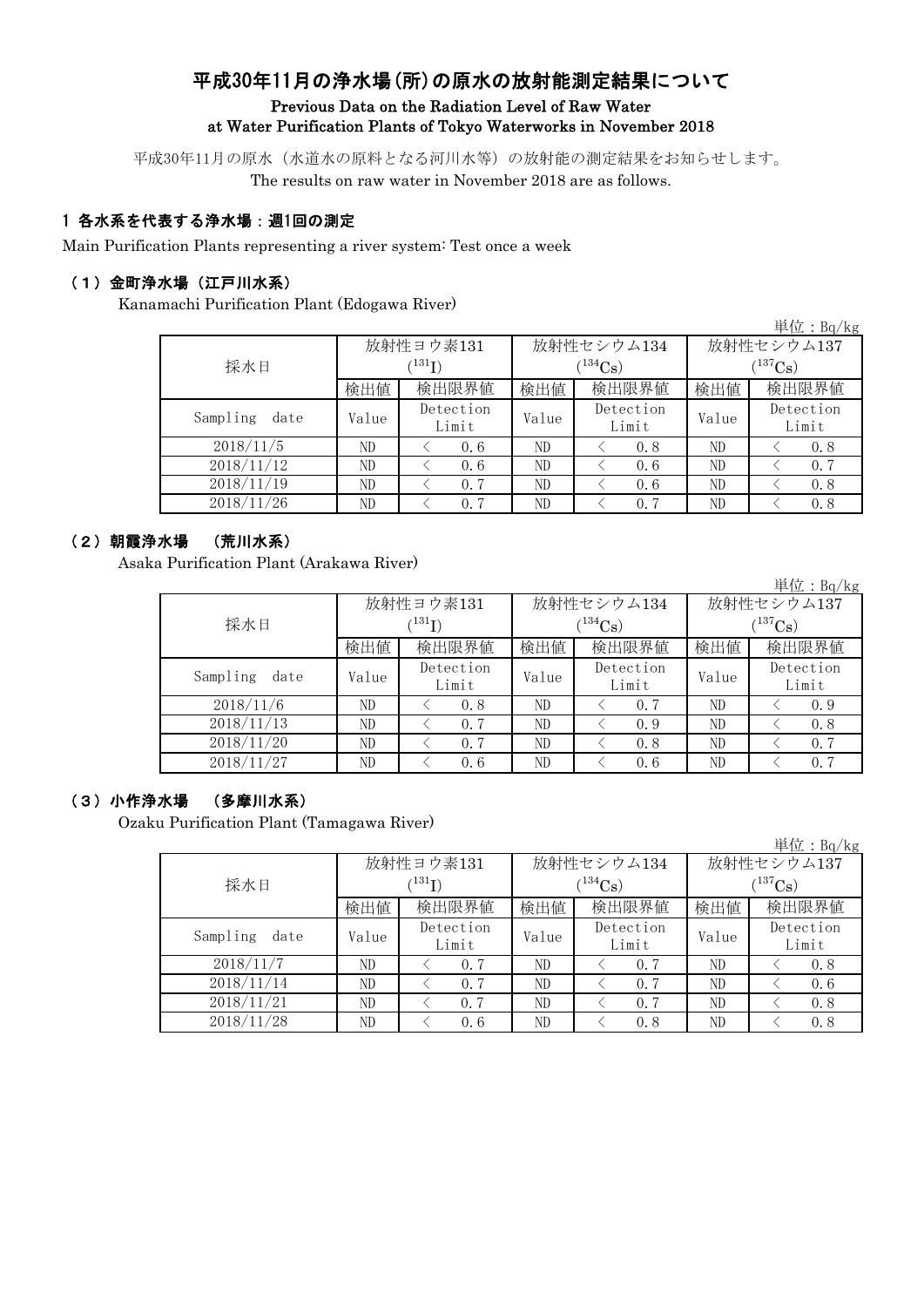# (4)東村山浄水場 (多摩川・荒川水系)

Higashi-murayama Purification Plant (Tamagawa・Arakawa River)

|                  |       |                     |       |                    |              | 単位: $Bq/kg$        |  |
|------------------|-------|---------------------|-------|--------------------|--------------|--------------------|--|
|                  |       | 放射性ヨウ素131           |       | 放射性セシウム134         | 放射性セシウム137   |                    |  |
| 採水日              |       | $^{\prime\,131}$ T) |       | $(134)$ Cs)        | $(^{137}Cs)$ |                    |  |
|                  | 検出値   | 検出限界値               | 検出値   | 検出限界値              | 検出値          | 検出限界値              |  |
| Sampling<br>date | Value | Detection<br>Limit  | Value | Detection<br>Limit | Value        | Detection<br>Limit |  |
| 2018/11/1        | ND    | 0.7                 | ND    | 0.5                | ND           | 0.7                |  |
| 2018/11/8        | ND    | 0.7                 | ND    | 0.8                | ND           | 0, 8               |  |
| 2018/11/15       | ND    | 0.6                 | ND    | 0.8                | ND           | 0.8                |  |
| 2018/11/22       | ND    | 0.5                 | ND    | 0.7                | ND           | 0.7                |  |
| 2018/11/29       | ND    | 0.6                 | ND    | 0.6                | ND           | 0.7                |  |

#### (5)長沢浄水場 (相模川水系)

Nagasawa Purification Plant (Sagamigawa River)

|                  |       |                    |       |                    |              | 単位: $Bq/kg$        |  |
|------------------|-------|--------------------|-------|--------------------|--------------|--------------------|--|
|                  |       | 放射性ヨウ素131          |       | 放射性セシウム134         | 放射性セシウム137   |                    |  |
| 採水日              |       | $\binom{131}{1}$   |       | $(134)$ Cs         | $(^{137}Cs)$ |                    |  |
|                  | 検出値   | 検出限界値              | 検出値   | 検出限界値              | 検出値          | 検出限界値              |  |
| Sampling<br>date | Value | Detection<br>Limit | Value | Detection<br>Limit | Value        | Detection<br>Limit |  |
| 2018/11/2        | ND    | 0.7                | ND    | 0.7                | ND           | 0.7                |  |
| 2018/11/9        | ND    | 0.7                | ND    | 0.7                | ND           |                    |  |
| 2018/11/16       | ND    | 0.7                | ND    | 0.6                | ND           | 0.7                |  |
| 2018/11/23       | ND    | 0.8                | ND    | 0.6                | ND           | 0.6                |  |
| 2018/11/30       | ND    | 0.7                | ND    | 0.7                | ND           | 0.8                |  |

# 2 その他の主要浄水場:概ね月1回の測定

Other Main Purification Plants: Test mostly once a month

|                     |                            |                  |       |             |                    |       |                       |                    |            |              | 単位:Bq/kg           |
|---------------------|----------------------------|------------------|-------|-------------|--------------------|-------|-----------------------|--------------------|------------|--------------|--------------------|
|                     |                            |                  |       | 放射性ヨウ素131   |                    |       |                       | 放射性セシウム134         | 放射性セシウム137 |              |                    |
| 浄水所                 | 水源                         | 採水日              |       | $(^{131}I)$ |                    |       | $(^{134}\mathrm{Cs})$ |                    |            | $(^{137}Cs)$ |                    |
|                     |                            |                  | 検出値   |             | 検出限界値              | 検出値   |                       | 検出限界値              | 検出値        |              | 検出限界値              |
| Monitoring<br>point | Water<br>resource          | Sampling<br>date | Value |             | Detection<br>Limit | Value |                       | Detection<br>Limit | Value      |              | Detection<br>Limit |
| 三郷<br>Misato        | 江戸川水系<br>Edogawa<br>River  | 2018/11/7        | ND    | $\langle$   | 0.6                | ND    | $\lt$                 | 0.6                | ND         | $\langle$    | 0.7                |
| 三園<br>Misono        | 荒川水系<br>Arakawa<br>River   | 2018/11/7        | ND    | $\lt$       | 0.7                | ND    | $\lt$                 | 0.6                | ND         | $\lt$        | 0.7                |
| 境<br>Sakai          | 多摩川水系<br>Tamagawa<br>River | 2018/11/7        | ND    | $\langle$   | 0.6                | ND    | $\lt$                 | 0.5                | ND         | $\lt$        | 0.7                |
| 砧<br>Kinuta         | 多摩川水系<br>Tamagawa<br>River | 2018/11/7        | ND    | $\langle$   | 0.5                | ND    | $\lt$                 | 0.5                | ND         | $\langle$    | 0.6                |
| 砧下<br>Kinutashimo   | 多摩川水系<br>Tamagawa<br>River | 停止中              |       |             |                    |       |                       |                    |            |              |                    |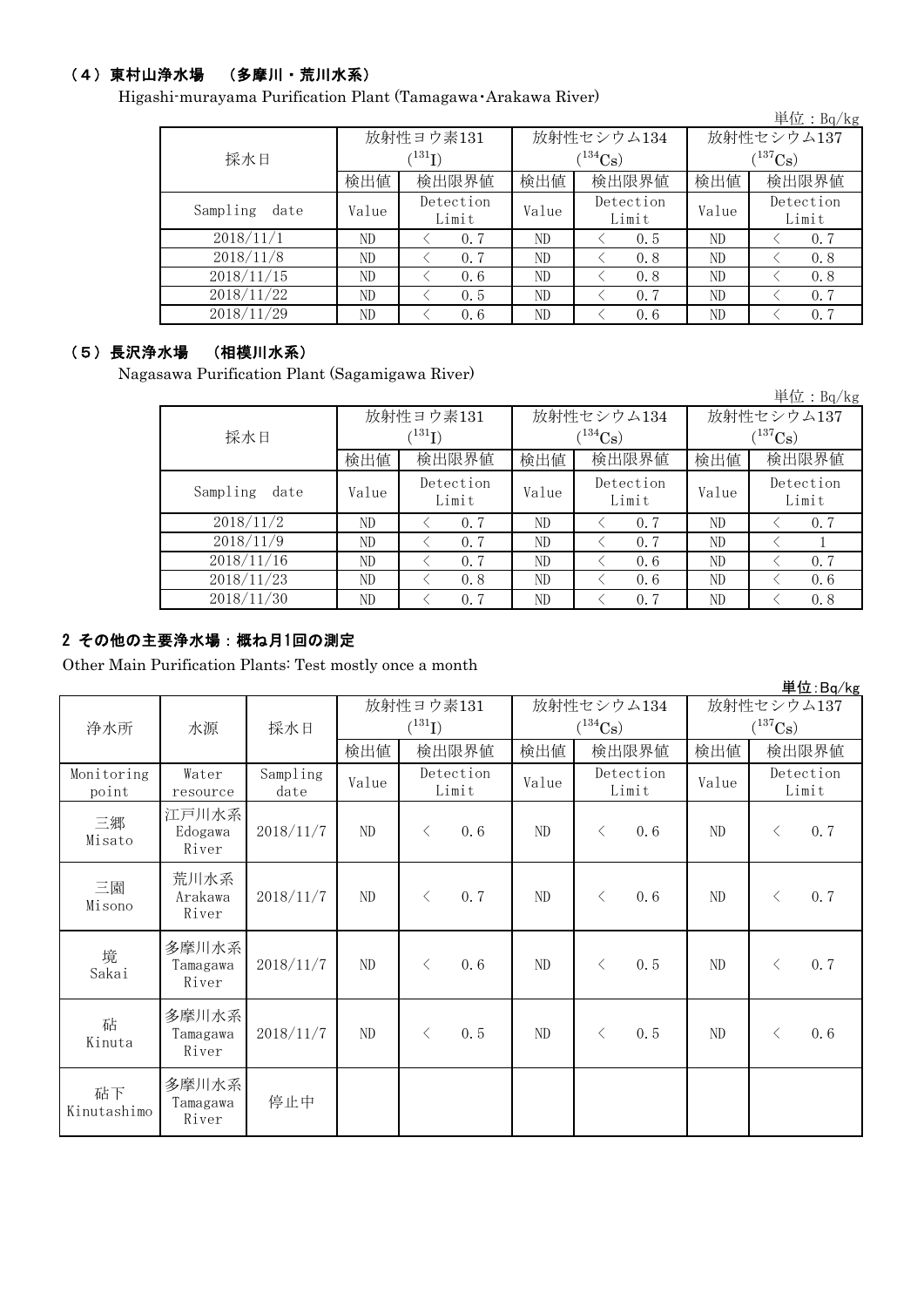# 3 多摩地区等の表流水・伏流水・浅井戸を水源とする浄水所:概ね月1回の測定

Water purification plants using surface water, subsoil water, or shallow well water in Tama Area: Test mostly once a month

|                  |                  |          |                    |       |                       |            | 単位: Bq/kg             |
|------------------|------------------|----------|--------------------|-------|-----------------------|------------|-----------------------|
|                  |                  |          | 放射性ヨウ素131          |       | 放射性セシウム134            | 放射性セシウム137 |                       |
| 浄水所              | 採水日              |          | $(^{131}I)$        |       | $(^{134}\mathrm{Cs})$ |            | $(^{137}\mathrm{Cs})$ |
|                  |                  | 検出値      | 検出限界値              | 検出値   | 検出限界値                 | 検出値        | 検出限界値                 |
| Monitoring point | Sampling<br>date | Value    | Detection<br>Limit | Value | Detection<br>Limit    | Value      | Detection<br>Limit    |
| 棚沢<br>Tanasawa   | 2018/11/19       | ND       | 0.7<br>$\lt$       | ND    | 0, 6<br>$\lt$         | ND         | 0.7<br>$\lt$          |
| 大丹波<br>0taba     | 2018/11/19       | ND       | $\langle$<br>0.7   | ND    | 0.7<br>$\lt$          | ND         | 0.8<br>$\lt$          |
| 日原<br>Nippara    | 2018/11/21       | ND       | 0.7<br>$\langle$   | ND    | 0.5<br>$\lt$          | ND         | 0.8<br>$\lt$          |
| 氷川<br>Hikawa     | 2018/11/21       | ND       | 0.7<br>$\langle$   | ND    | 0.7<br>$\lt$          | ND         | 0.6<br>$\langle$      |
| 小河内<br>Ogouchi   | 2018/11/27       | ND       | $\langle$<br>0.6   | ND    | $\lt$<br>0.6          | ND         | 0.7<br>$\lt$          |
| ひむら<br>Himura    | 2018/11/27       | ND       | 0.7<br>$\langle$   | ND    | 0, 8<br>$\langle$     | ND         | 0.7<br>$\lt$          |
| 戸倉<br>Tokura     | 2018/11/27       | ND       | 0.6<br>$\lt$       | ND    | 0, 7<br>$\lt$         | ND         | 0.8<br>$\lt$          |
| 乙津<br>Ottsu      | 2018/11/27       | $\rm ND$ | 0.6<br>$\lt$       | ND    | 0.7<br>$\lt$          | ND         | 0.8<br>$\lt$          |
| 深沢<br>Fukasawa   | 2018/11/27       | ND       | 0.7<br>$\langle$   | ND    | 0.7<br>$\lt$          | $\rm ND$   | 0.7<br>$\lt$          |

# <表流水を水源とする浄水所> <surface water>

# <伏流水を水源とする浄水所> <subsoil water>

|                       |                  |           |                                     |       |                    |            | 単位: Bq/kg          |
|-----------------------|------------------|-----------|-------------------------------------|-------|--------------------|------------|--------------------|
|                       |                  | 放射性ヨウ素131 |                                     |       | 放射性セシウム134         | 放射性セシウム137 |                    |
| 浄水所                   | 採水日              |           | $(^{131}I)$                         |       | $(^{134}Cs)$       |            | $(^{137}Cs)$       |
|                       |                  | 検出値       | 検出限界値                               | 検出値   | 検出限界値              | 検出値        | 検出限界値              |
| Monitoring point      | Sampling<br>date | Value     | Detection<br>Limit                  | Value | Detection<br>Limit | Value      | Detection<br>Limit |
| 二俣尾<br>Futamatao      | 2018/11/6        | ND        | $\left\langle \right\rangle$<br>0.8 | ND    | 0.5<br>$\lt$       | ND         | 0.8<br>$\lt$       |
| 沢井第一<br>Sawaidaiichi  | 2018/11/6        | ND        | 0.6<br>$\langle$                    | ND    | 0.7<br>$\langle$   | ND         | 0.8<br>$\langle$   |
| 千ヶ瀬第二<br>Chigasedaini | 2018/11/7        | ND        | 0.7<br>$\left\langle \right\rangle$ | ND    | 0.5<br>$\langle$   | ND         | 0.8<br>$\lt$       |
| 御岳山<br>Mitakesann     | 2018/11/7        | ND        | $\left\langle \right\rangle$<br>0.6 | ND    | $\lt$<br>0.7       | ND         | 0.8<br>$\lt$       |
| 高月<br>Takatsuki       | 2018/11/12       | ND        | 0.8<br>$\langle$                    | ND    | 0.8<br>$\langle$   | ND         | 0.8<br>$\langle$   |
| 日向和田<br>Hinatawada    | 2018/11/14       | ND        | 0.8<br>$\left\langle \right\rangle$ | ND    | 0.7<br>$\langle$   | ND         | 0.8<br>$\lt$       |
| 成木<br>Nariki          | 2018/11/14       | ND        | 0.7<br>$\langle$                    | ND    | 0.5<br>$\lt$       | ND         | 0.6<br>$\lt$       |